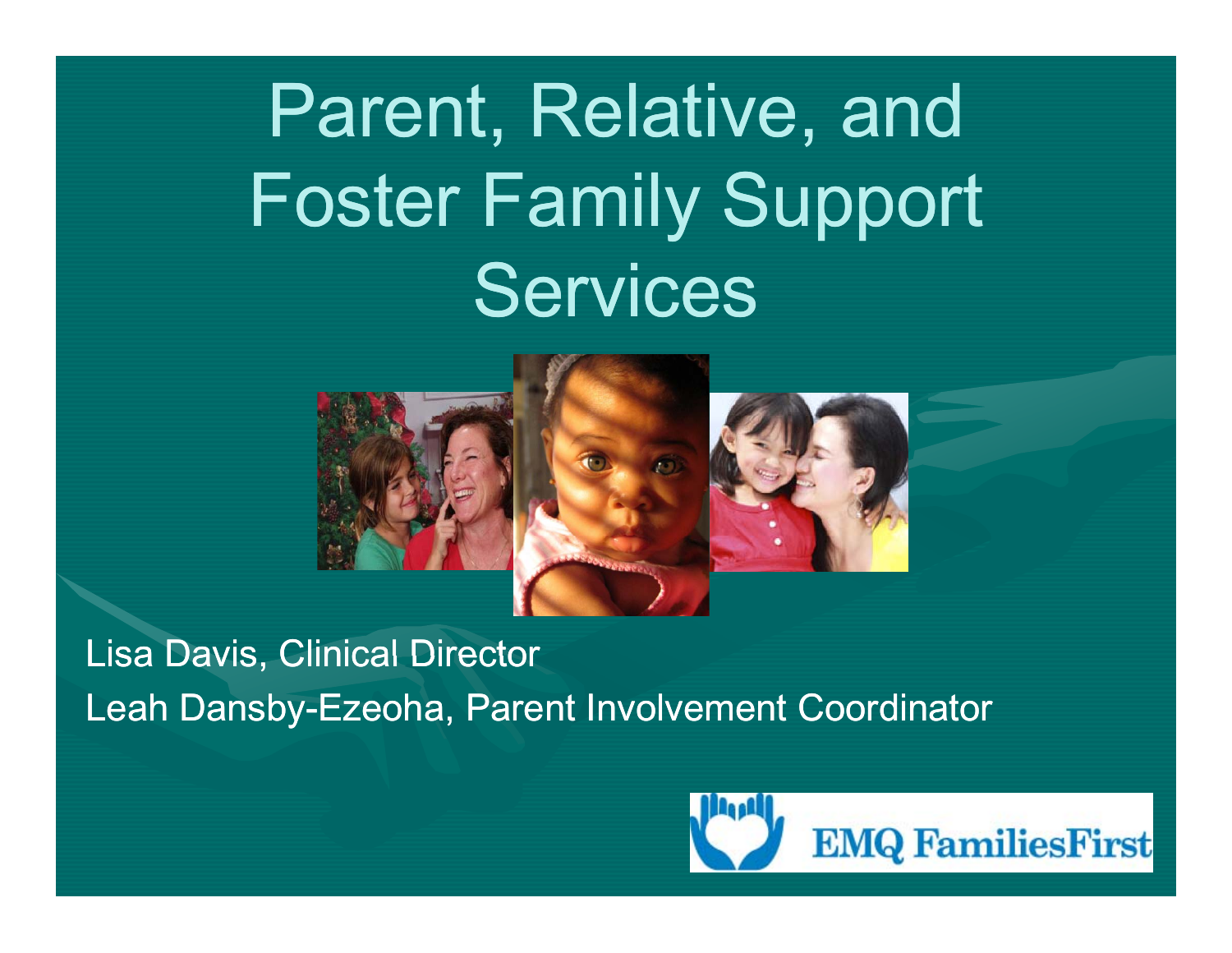

## Program Description Program

Parent, Relative, and Foster Family Support Services (PRFFSS) offers stabilization and transition services for all children who have recently been placed with Foster Parents, Relatives, NREFM (Non-related extended family members), are reunifying with their families or whose placement with biological or adoptive parents is at risk.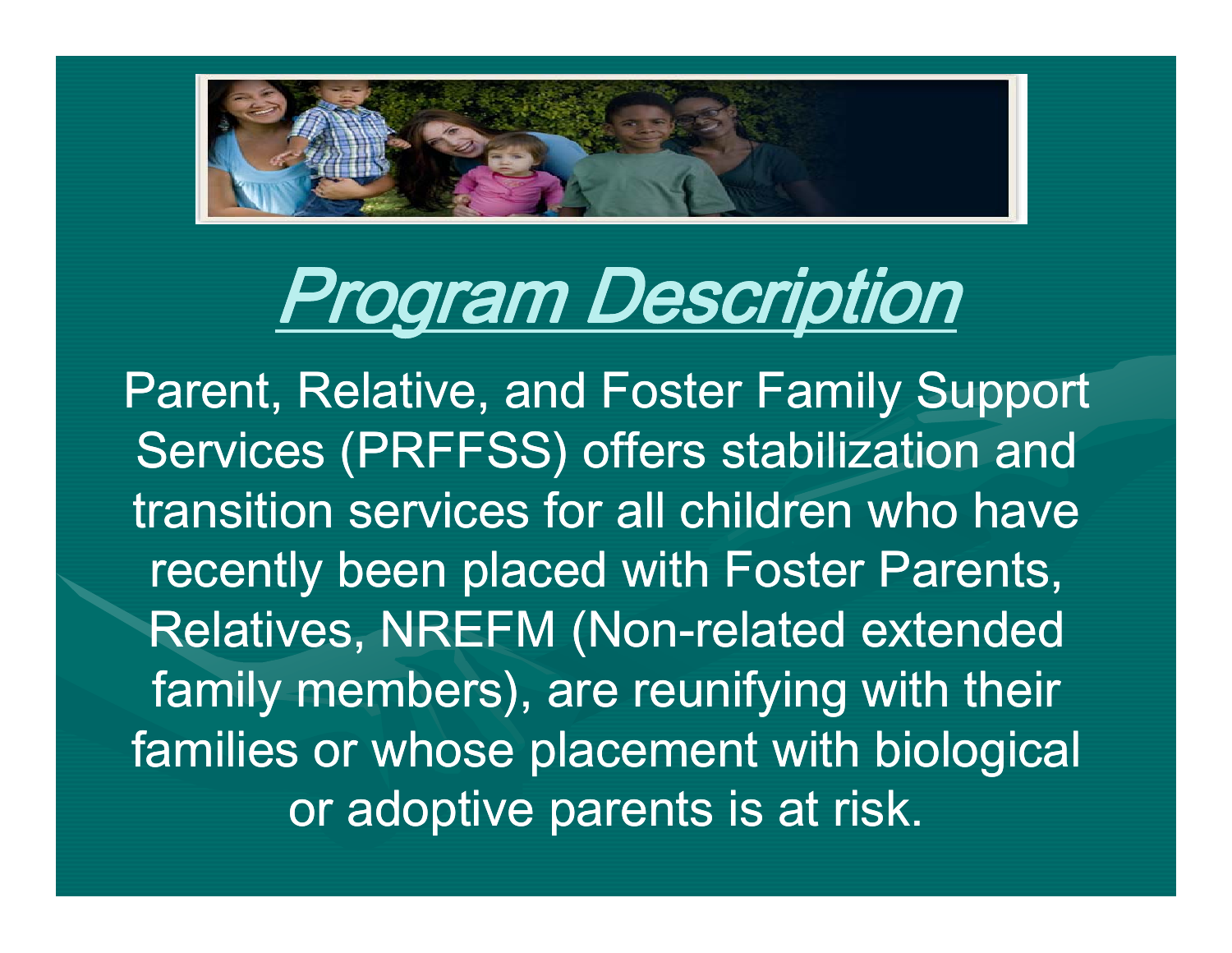



• All family dynamics  $-$  biological  $\&$  adoptive parents, relative caregivers, non-relative family members, foster and adoptive families.

•Serve 135 at a time and 810 annually.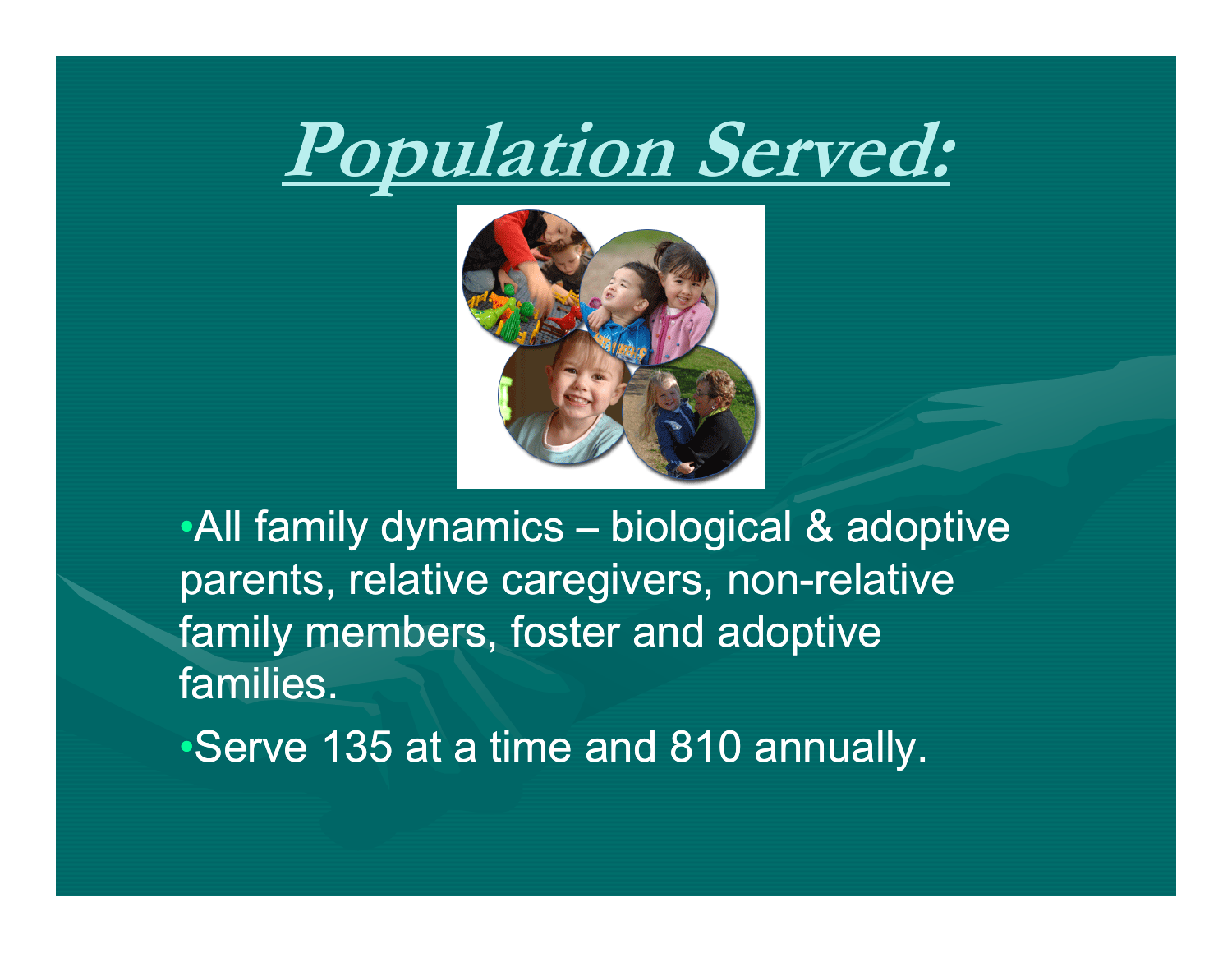### How we do it:

- Immediate response to referrals within 1 hour of call
- 24/7 In-person, On-call support for crisis within one hour of calling
- •60 day (average) length of stay
- •**Comprehensive Life Domain Assessment**
- • Functional Behavioral Assessment and Positive Behavioral Intervention Plans
- •Behavioral support at home, school, and community
- •• Referral to on-going, longer term mental health services as needed
- • Linkage to culturally appropriate community resources including DV and substance abuse treatment programs.
- Culturally diverse staff and language capacity: Spanish, Farsi, Hebrew, French, German, ASL and Vietnamese
- •Coordination of care with other mental health providers.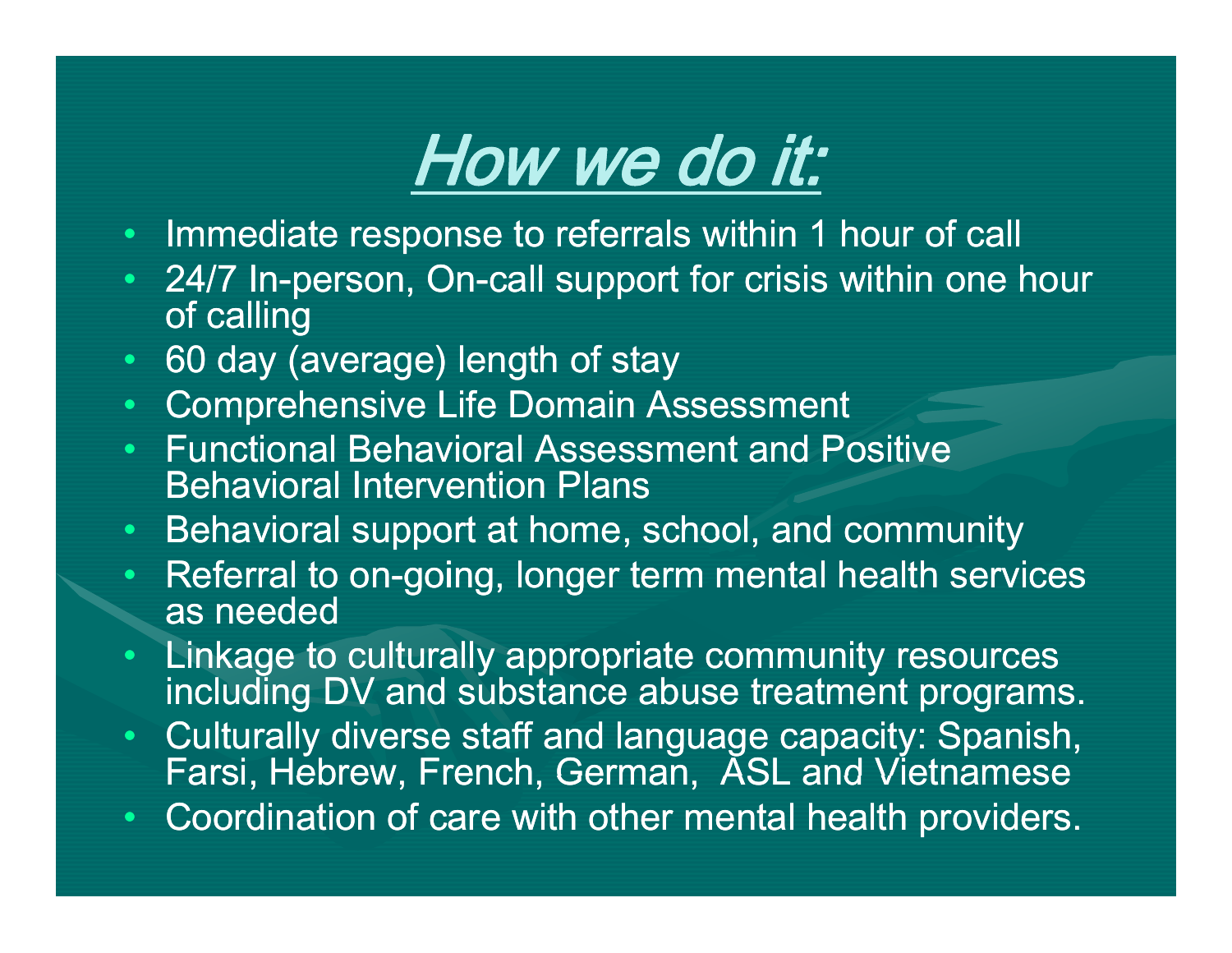### **Life Domains (Examples include)**

- Food, housing and health care
- •Emergency services including utility assistance
- Domestic Violence Services
- Substance Abuse Services
- Mental Health Services
- Educational and Vocational Assistance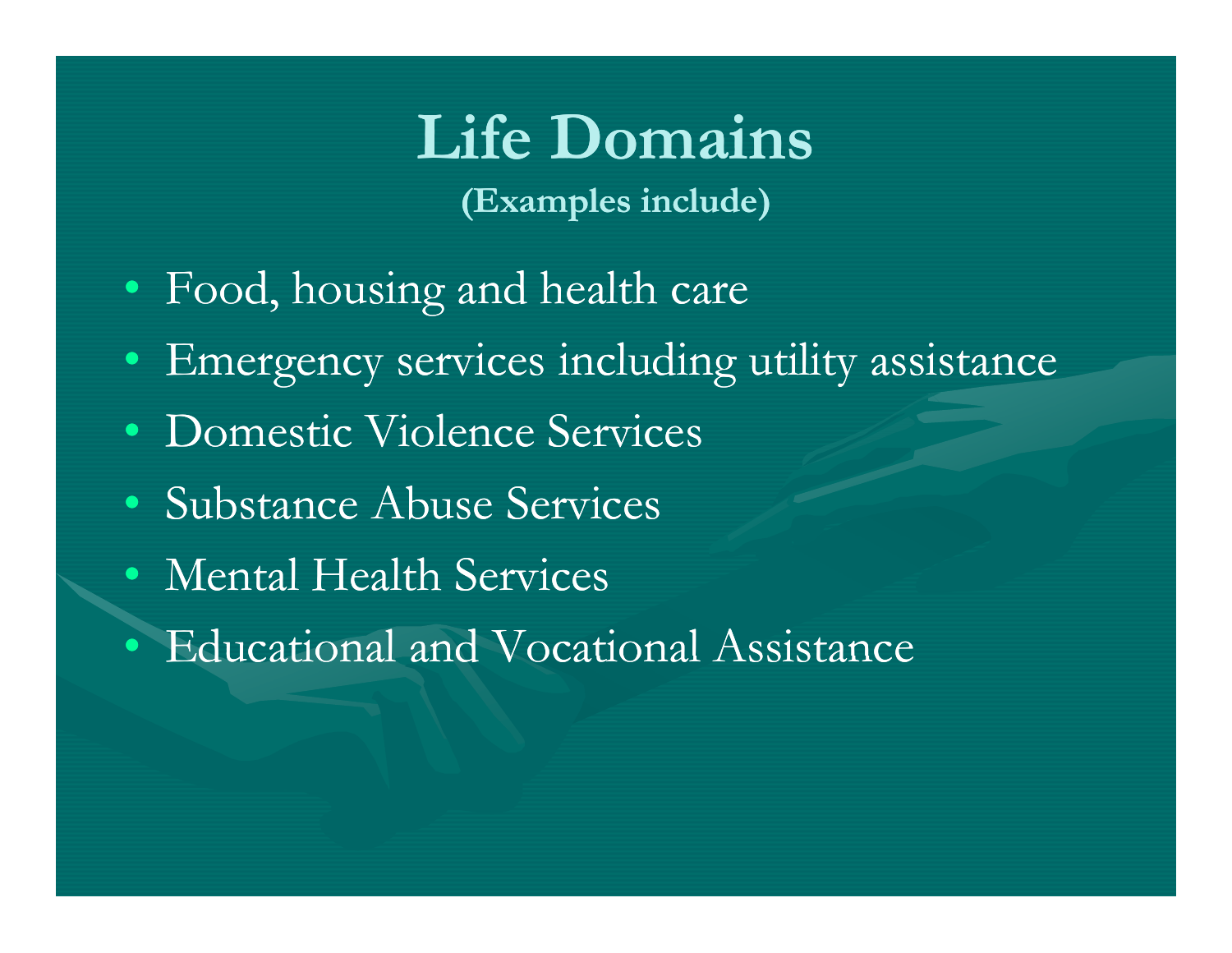# Why we're successful

Engagement is the most essential aspect to the success of any program. It is critical to a family's success that they connect to needed services that are accessible and culturally relevant. The Family Partners, with similar life experiences as the families we serve, are the first point of contact and follow a well-developed engagement protocol. This has resulted in a successful engagement rate of over 90%.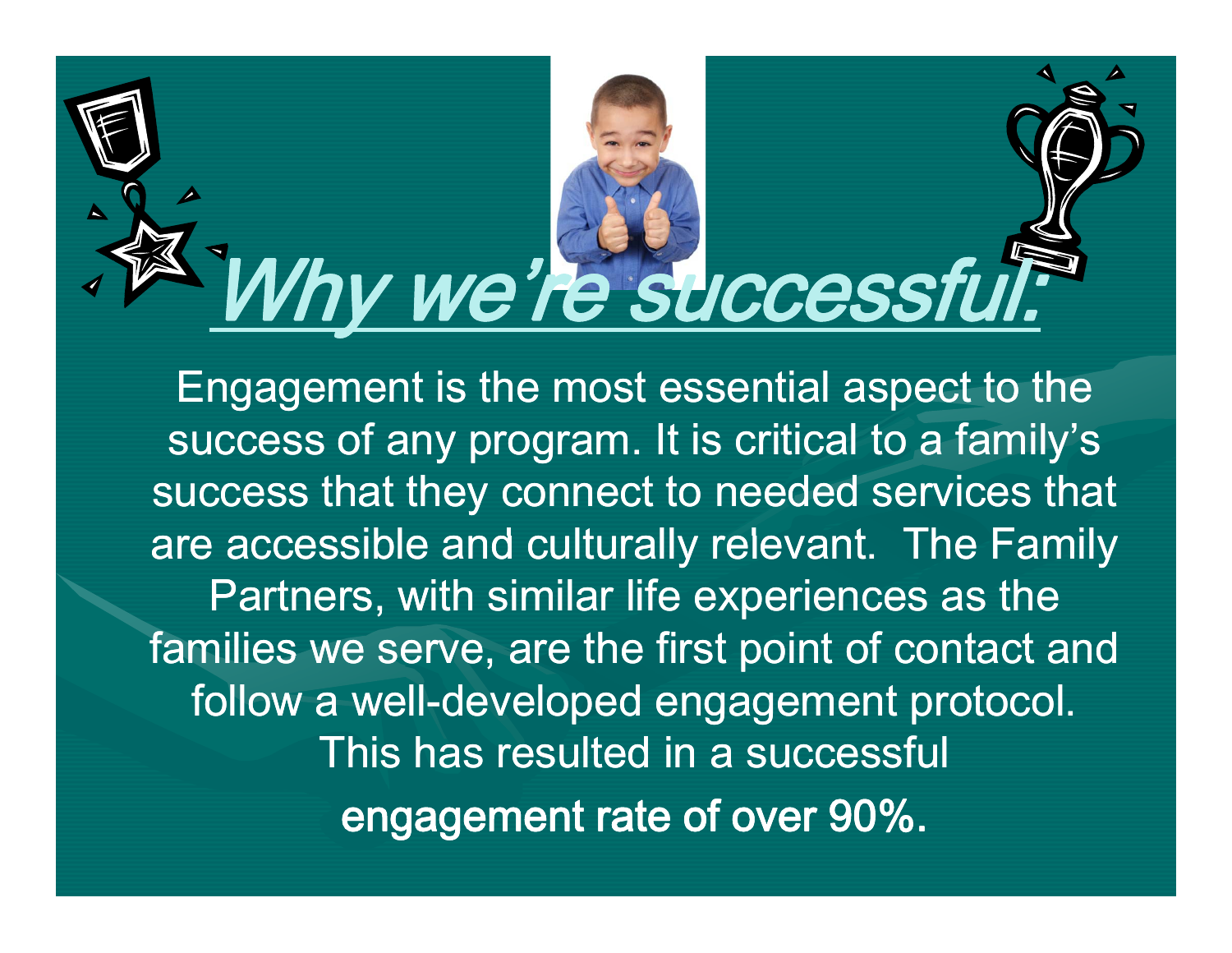

## Magic of our program:

The support of a Family Partner who has their own "real-life" experiences with parenting under stressful conditions, provides a safe and accepting environment for parents receiving services to address their frustration and self-doubt and to practice new skills. Family Partners have the unique opportunity to specialize their support, based on family culture, values and need. This allows for a greater level of engagement and participation with successful outcomes.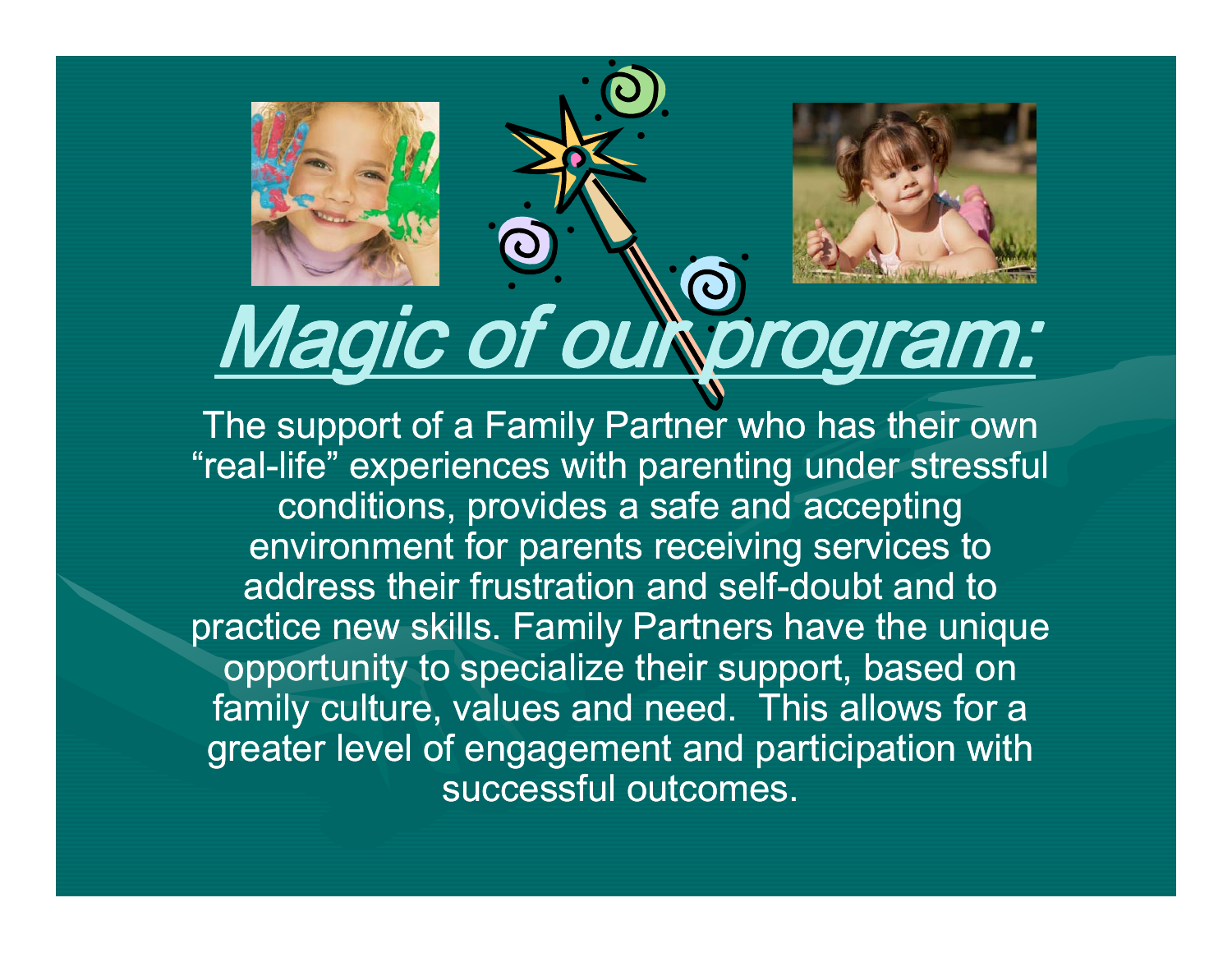### **Success Rate and Definition of Success**

• Our success rate is  $99\%$ 

• Success is defined by the prevention of a child's placement disruption.

• A placement disruption is defined by an unplanned change of placement or a child is moved due to the need of a hi gher level of care.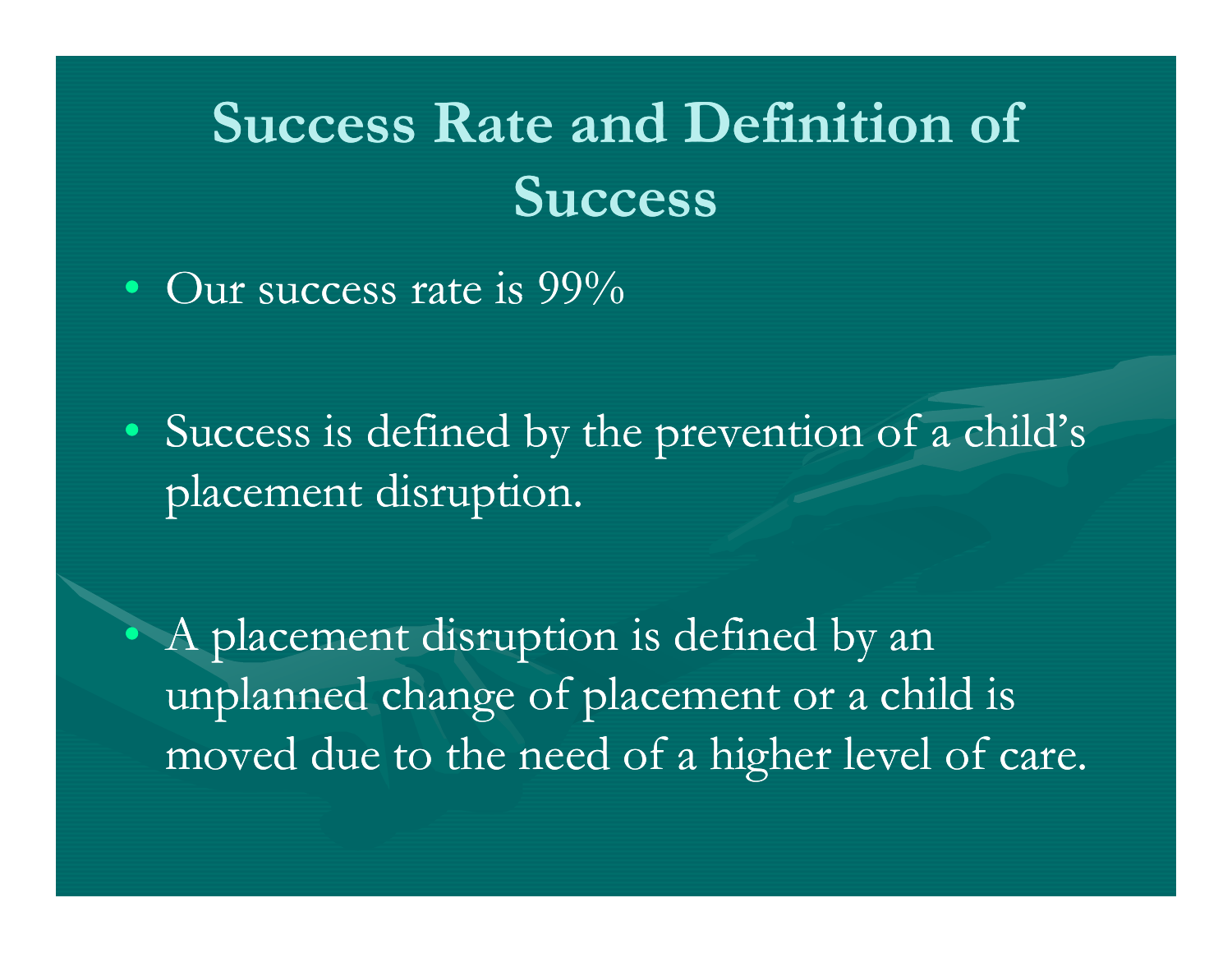

"I learned how to be respectful and responsible. Even if you were not here, I would still do what I'm suppose to do. I would thank you because of all the work you have done for me. I learned valuable lessons."Youth

"We are pleased to say that our nephew is responding well to the strategies taught by his entire team at EM QFF that helped him to identify and manage his moods. This is all due to the creative ideas, support, and encouragement by the entire team. Our nephew has also become not only observant to identifying his emotions, but his peers' emotions and is able to identify their feelings of frustration, anger, confusion, or embarrassment which prompts him to offer encouragement, support, or help." Relative Caregiver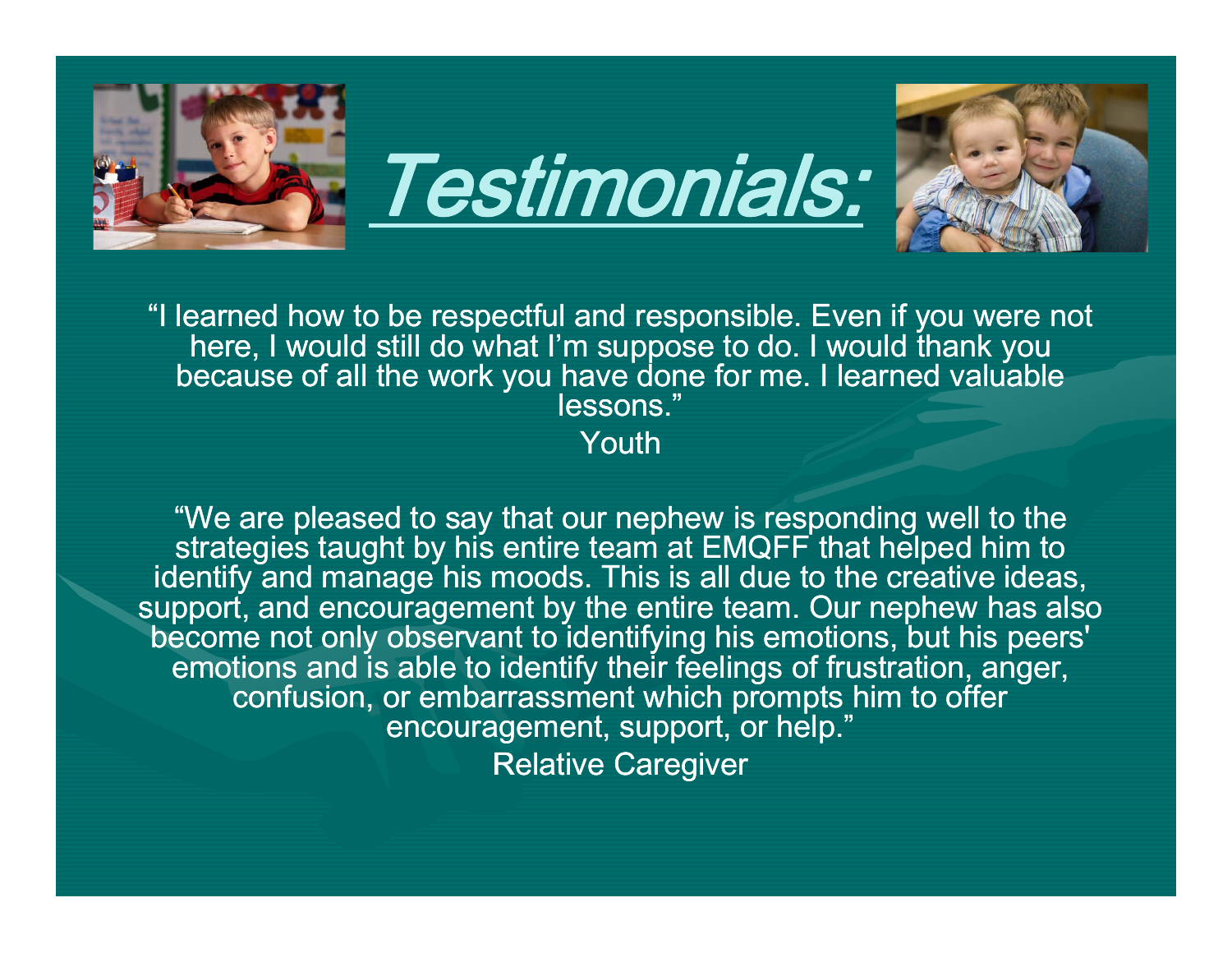

### Testimonials: (Continued)



"Le doy las gracias a cada una de las personas que trabajaron con un propósito para mejorar una familia, mi familia. Gracias, realmente, estaba muy necesitada de este programa. Me dieron, mucho, pero mucho apoyo. Fue un orgullo de recibir esta gran ayuda. ¡Una vez más, gracias! Los extrañare, pero estaran siempre en mi corazón, con un gran agradecimiento."

Padre

#### (Translation)

"I give the thanks to each one of the people that worked with a purpose to improve a family, my family. Thanks, really, we were much in need of this program. They gave me a lot, a lot of support. It was an honor to receive this great aid. Once again, thanks! I will miss all of you, but you all will always be in my heart, with a great gratitude."

Parent